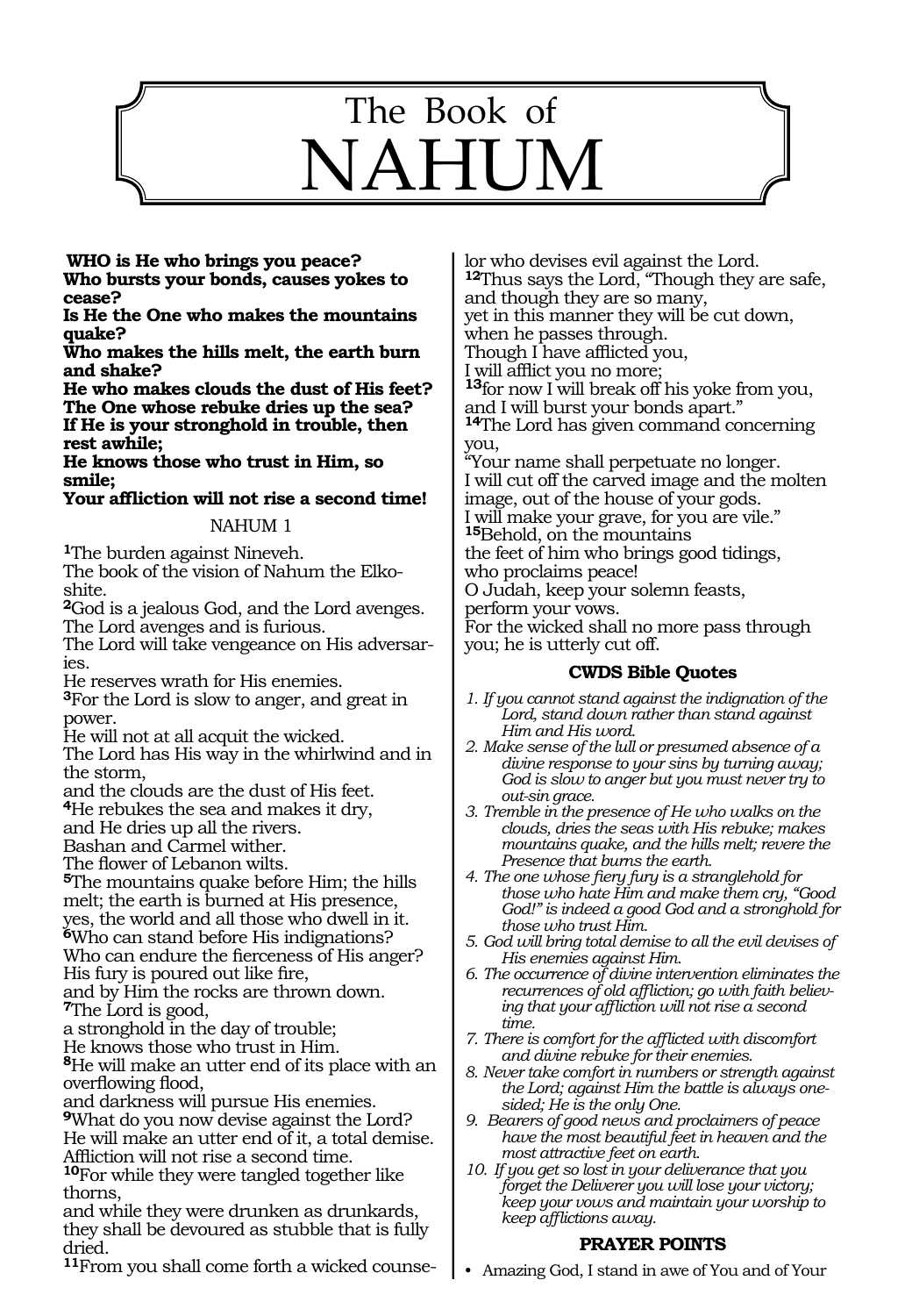word; I tremble in Your presence daily and am still. Amen.

- Father God, let every spirit that opposes and resists You and Your word be scattered away by the blood of Jesus. Amen.
- I claim total and complete victory over every evil affliction of the enemy. By the power in the blood of Jesus my evil affliction shall not recur, in Jesus' name.
- Let all the enemies of my destiny be rebuked by the guardian of my destiny, in the name of Jesus.
- My lips shall proclaim the good news of salvation to men; I shall not be silent. My feet will be propelled by the compelling love of Jesus. Amen.
- I will not forget You Father and I will not forget Your goodness. Amen.

# **FORTIFY your power mightily;**<br>These gradiers have mode empty **Those spoilers have made empty; He who dashes to pieces is come. Jacob, your excellence is turned away! Mighty men, your shields are made red with bloodstains!**

**Nineveh, you are of old, like water, even a pool!**

## **Cry, but no one will even look back at you!**

#### NAHUM 2

**<sup>1</sup>**He who dashes to pieces is come; He is come up before your face. Man the fort! Watch in the road! Strengthen <sup>2</sup>For the Lord will turn away the glory of Jacob like the glory of Israel,

for the plunderers have emptied them out and ruined their vine branches.

**<sup>3</sup>**The shields of his mighty men are made red. The valiant men are in scarlet.

The chariots come with flaming torches in the day of his preparation.

There shall be a terrible shaking of the fir trees.

**<sup>4</sup>**The chariots rage in the streets.

They jostle against each other in the broad roads.

They seem like torches; they run like lightning. **<sup>5</sup>**He remembers his nobles.

They stumble in their walk; they make haste to her walls and the defence is prepared.

**<sup>6</sup>**The gates of the rivers are opened,

and the palace is dissolved.

**<sup>7</sup>**It is decreed: she shall be led away captive. She shall be brought up and her maidservants shall lead her as with the voice of doves beating their breasts in sorrow.

**<sup>8</sup>**Though Nineveh of old was like a pool of water, now they flee away.

"Halt! Halt!" they cry, but no one turns back. **<sup>9</sup>**Take spoil of silver! Take spoil of gold! There is no end of treasure, or wealth of every desirable furniture. **<sup>10</sup>**She is empty, desolate and waste!

The heart melts, and knees shake;

much pain is in every side,

and all their faces are drained of color. **<sup>11</sup>**Where is the dwelling place of the lions, the feeding place of the young lions, where the lion walked, the lioness and lion's cub, and no one made them afraid? **<sup>12</sup>**The lion tore in pieces enough for his cubs, killed for his lioness, and filled his caves with prey, and his dens with flesh. **<sup>13</sup>**"Behold, I am against you," says the Lord of hosts, "I will burn your chariots in smoke. The sword shall devour your young lions. I will cut off your prey from the earth, and the voice of your messengers shall be heard no more."

#### **CWDS Bible Quotes**

- *1. It is easy to be complacent and presumptuous when judgment is declared; it is horrifying to hear, judgment is come. Time is closing the gap!*
- *2. If you lie down in sin, you will rise up to disaster.*
- *3. If you lead a lifestyle of bondage you will be led away bound into captivity without realizing it.*
- *4. History will fail to repeat itself when time stops and gives eternity a chance to speak.*
- *5. If you stand against the Lord you will not be able to stand when the Lord turns against you; if you put your confidence in silver and gold you will be befuddled when the silver and gold are taken away.*
- *6. With the confidence of a lion you speak and command your messengers to be silent; when the voice of your messengers is no longer heard, the Lord has spoken and you tremble in silence at His word.*

## **PRAYER POINTS**

- Every spirit assigned to cause blindness to the hearts of men, be dispelled now by the light of the word, in the name of Jesus.
- Spirit of presumption, I root you out of the lives of my family, my nation and the church. Let people awake to the urgency of the prophetic declarations in the word. Amen.
- Let every spirit of mammon occupying the throne of the hearts of men be dethroned, in the name of Jesus; Father, You be our highest hope and expectation. Amen.
- O God my Father, touch the hearts of men everywhere to receive Your word with gladness, in the name of Jesus.

#### **WHOREDOM and witchcraft have made you stink!**

**On you the Lord will cast abominable filth! A bloody city full of robbery and lies,**

**The rattling of wheels and the whip makes much noise.**

**Your stronghold is like first-ripe figs that are shaken,**

**Falling straight into the mouth of the eater to be eaten!**

#### NAHUM 3

**<sup>1</sup>**Woe to the bloody city! It is full of robbery and lies. Its victim never leaves.

**<sup>2</sup>**The noise of a whip and the noise of rattling